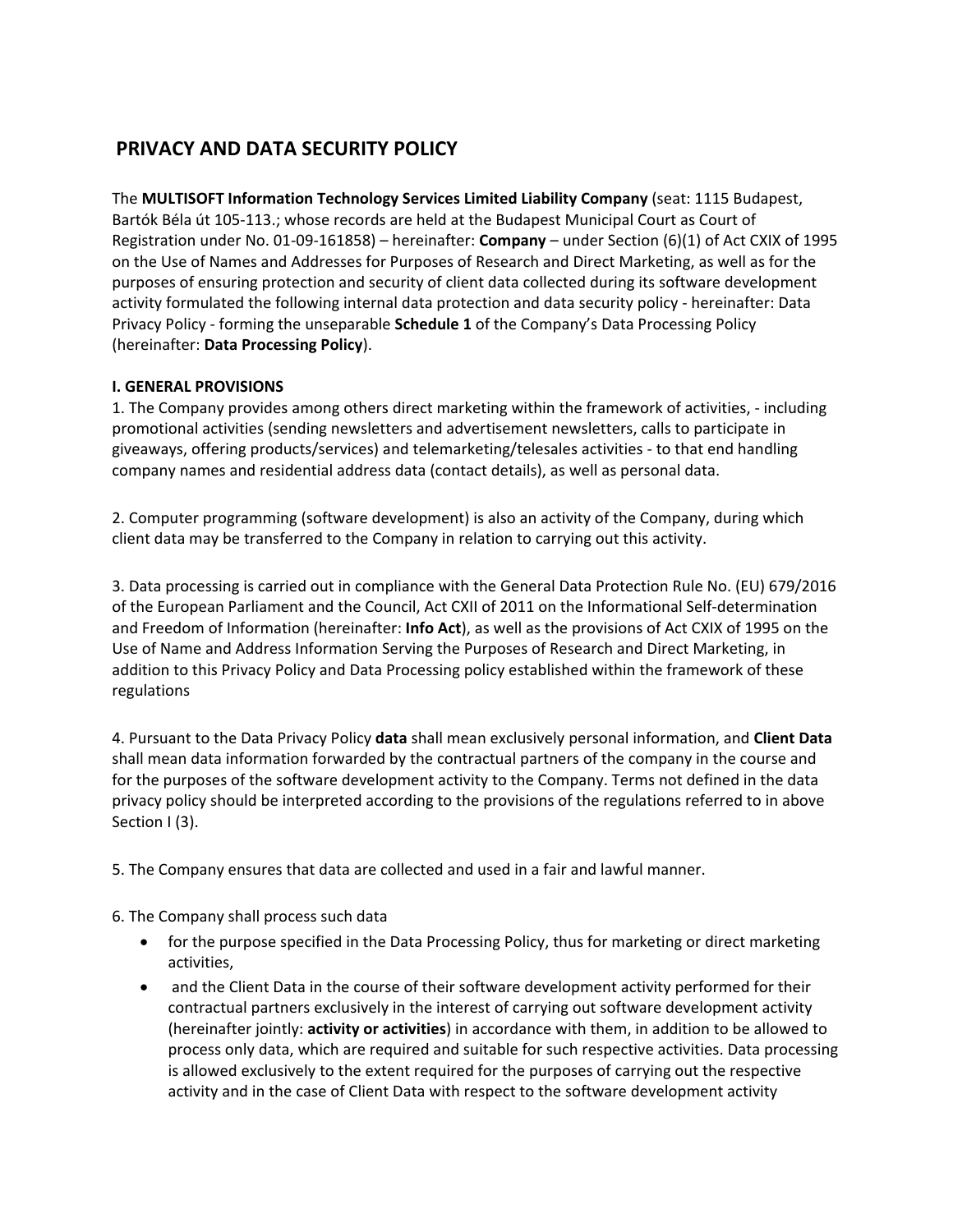specified in the respective contract for the duration necessary for performing the software development activity under the respective contract.

7. The Company will ensure that no unauthorized persons have access to the data. The Company will handle the data confidentially, - with regard to Client Data not including the contractual partners in the respective contract concluded in the subject matter of the software development activity -, may not divulge any details of or allow them to be seen by third persons, furthermore they can make copies of them exclusively under the provisions of this privacy policy.

8. Access to data will be granted by the Company exclusively to employees, or persons working under any other arrangement who by virtue of their duties are authorized and obligated to

- carry out activities, and/or
- operate the server hosting data.

9. During data handling attention should be paid to data integrity.

10. In the event the process of activities changes or otherwise warranted by circumstances influencing the performance of activities, the company will - as required - amend this data protection and the data processing policy accordingly.

# **II. TECHNICAL MEASURES FOR DATA PROTECTION**

1. The Company shall store data on password protected servers or also in password protected CRM databases ensuring that they are displayed only on password protected work stations.

2./a. The Company shall provide for the physical protection of the data-hosting server by using premises equipped with security locks (server rooms). The entrance of the premise dedicated to safeguard the server (server room) can only be accessed after entering the building of the company's seat, any other doors and windows will prevent forced entry using generally accepted methods. The seat of the company is located in an office building with 24-hour concierge and equipped with an alarm system. There is one designated person at the company authorized to use the keys to the server room. At the same time, the Company designates a substitute person to use the keys should the person in care of the keys be unable to perform this duty for any reason. The keys can be handed over exclusively in this latter case, to the identified substitute person with the purpose of handling the keys.

2. b. In addition to this, the Company uses cloud services to store data, where access is also passwordprotected.

3. To prevent any unauthorized person from accessing the IT assets storing data accessible through networks all IT/information technology tools available at all times should be utilized.

4. Data may only be accessed or displayed by the persons specified in above Section 1(8) of this data privacy policy using the IT devices provided for their personal use by the company.

5. The Company shall provide the conditions of anti-virus protection regarding the IT assets referred to in Section II (4) of this data privacy policy. The persons identified in above Section I (8) of this data privacy policy are obligated to continuously take care of the anti-virus protection of the IT devices for their personal use.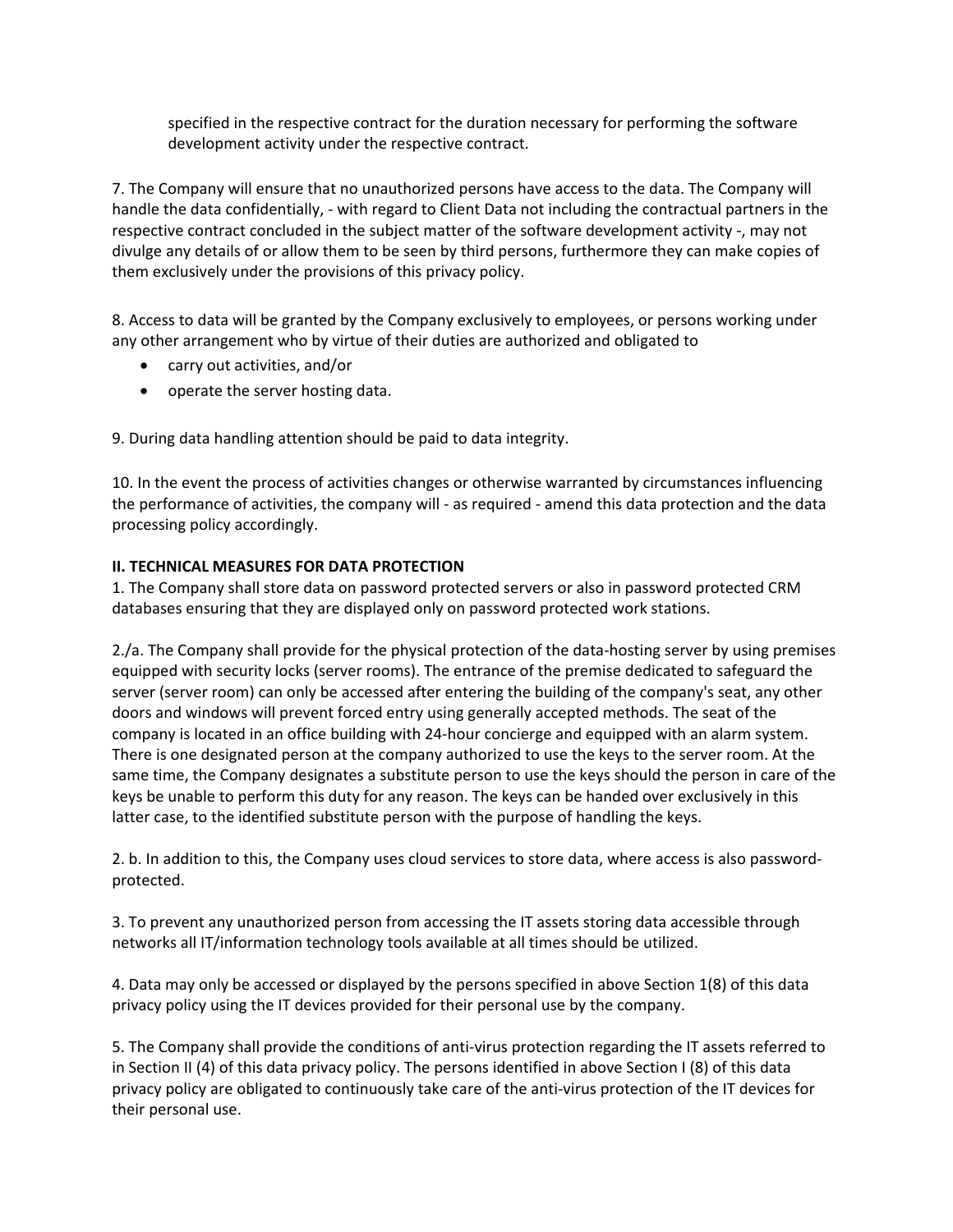6. The Company by sustaining and maintaining the actually available IT asset park shall ensure their availability and load capacity required for the software development activity as per contract.

7. The erasure of electronically stored data will be performed by final deletion.

#### **III. ORGANISATIONAL MEASURES FOR DATA PROTECTION AND SECURITY**

1. The Company will grant data access exclusively for employees, or who work for them under any other arrangement and who due to their duties are authorized and obligated to have access to such data

- to perform their respective activities, they need to have access to data pertaining to given activity, as well as to persons, who
- operate the server hosting data.

2. Persons specified under Section I (8) of this data privacy policy are obligated to take all expectable measures to ensure data security.

3. Persons specified under Section I (8) of the data privacy policy are obligated to take all expectable measures to prevent any unauthorized person accessing the devices listed under Section II (4) above. Within this framework the protection of these devices should be specifically ensured with password, furthermore these assets should be stored in a safe, closed place. It is expressly forbidden to leave such devices in an unattended vehicle even in case the vehicle is securely locked.

4. Displaying data is only allowed during the work when such activity is performed and only for that purpose, only for the time period necessary to carry out given activity.

5. Furthermore, it is expressly forbidden to print or display the data by any other physical means (hard copy) for any other purpose than performing the activity, or to take the hard copy of the document from the premises designated to carry out such tasks. It should also be ensured that while displaying data, no such data is lost, damaged or destroyed and their content does not become known to, or accessed by any unauthorized person. Should the storage of the hard copy of data become inevitable, it should be kept for the time period absolutely necessary to normally carry out the activity and only in closed premises and in lockable filing cabinets. Any hard copy of the data, when the purpose of printing the hard copy ceased to exist, should be immediately destroyed.

6. In addition to complying with the provisions of this data privacy policy and apart from taking other aspects into account for data protection considerations, the rooms and the premises, where IT devices suitable for producing hard copies are operated (computer, work stations), should be used in accordance with the data protection and IT security requirements.

7. Client Data forwarding is only permitted strictly in accordance with the provisions of the software development contract, unless otherwise stated in the relevant contract exclusively for the contractual partners under the respective contract of the Company.